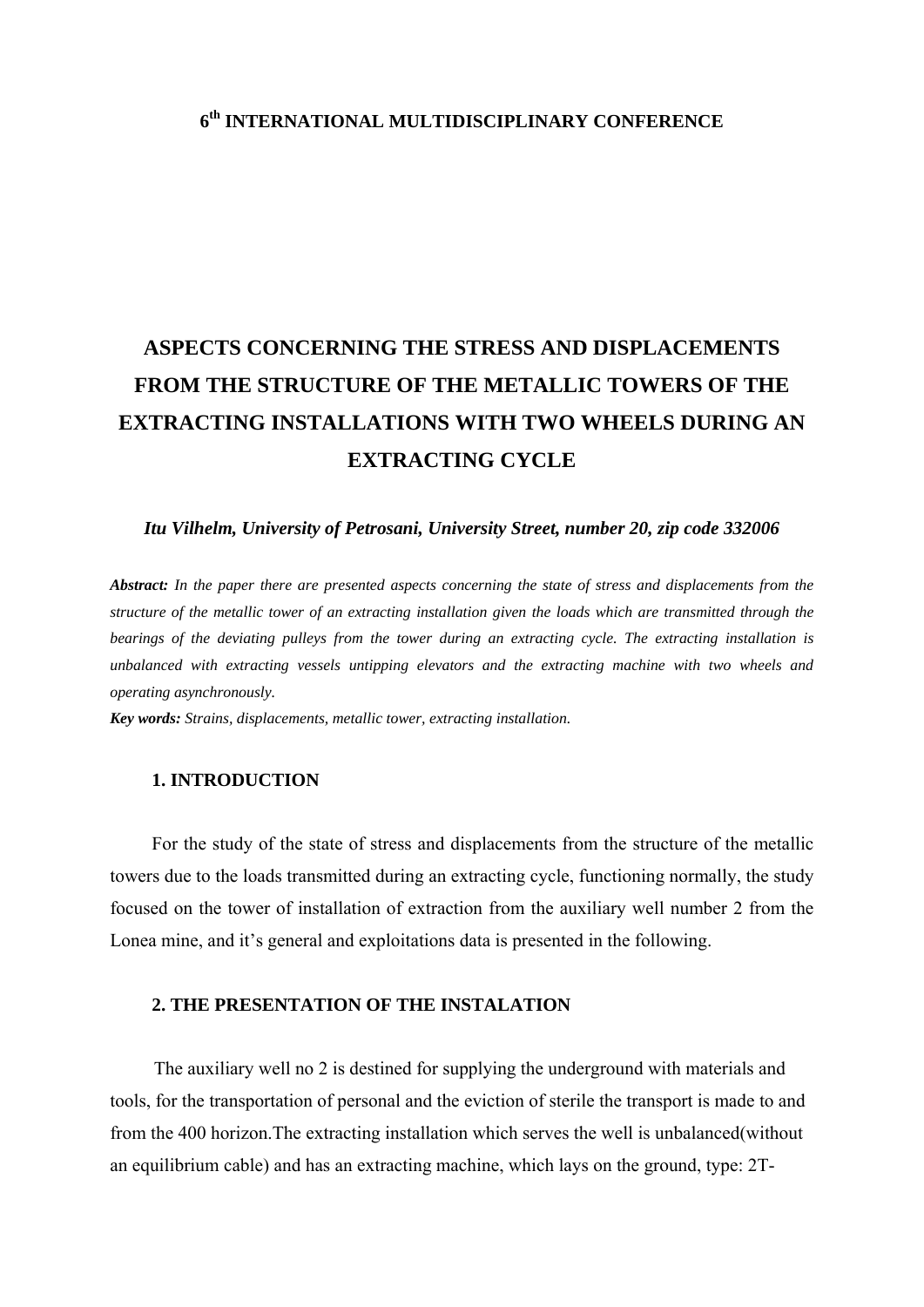$3,5 \times 1,7$ . Another main component of the extracting installation is the metallic tower. The structure of the tower is made out of the deviating pulleys platform sustained by the guidance part and the two latticed structures from the sides and the tower's abutment.

# **3. LOADS TRANSMITTED TO THE TOWER**

 For the determination of stress and displacements during a transport cycle, from the structure of the metallic tower of the installation taken into study there have been taken into calculation the loads that are transmitted to the tower considering the cases when one of the two elevators loaded is climbing on one of the branches. For this purpose, it has been taken into analysis the case when the full elevator(at max load) is climbing on the left branch (case 1, left elevator going up, right elevator going down) and the case when the full elevator is climbing on the right wing (case 2, left elevator going down, right elevator going up).The calculation of the loads acting upon the tower through the deviating pulleys has been made taking into account considering the static forces ,the friction forces and the dynamic forces. In the calculation of the loads the  $\vec{d}$  Alembert principle was used ([2]) decomposing the efforts from the cable chords, in their touch points on the pulleys into components on three perpendicular directions which correspond to the axis system chosen in the discretisation of the structure of the tower of the installation (fig.1). Therefore the Z axel was chosen to correspond horizontally onto the pulleys axel, and the X and Y axis perpendicular onto Z, situated respectively horizontal and vertical.



Fig.1. The chart of the efforts from the extracting cables on the margin of the pulleys

Following the exposed facts and taking into consideration that the z axis effort parallel component creates momentum towards the bearings of the pulleys, (considered supports(ties) of type bearing axel with shoulders), there have been determined the forces that act upon the tower through the bearings, forces decomposed on the three directions X, Y and Z. In fig 2 and fig. 3 there is presented the variation of the components of the forces from the bearings depending on thenumber of spirals of the extracting The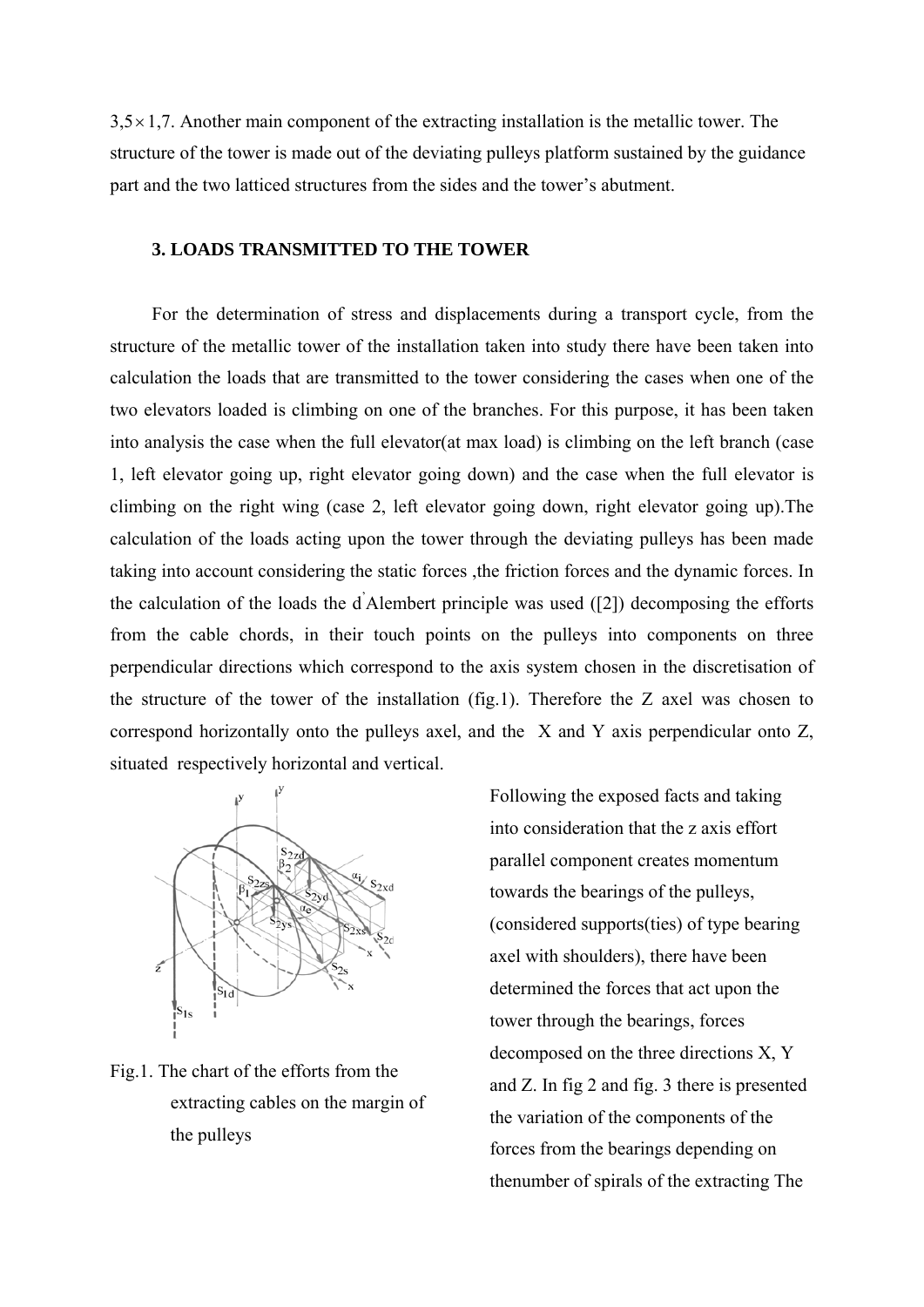components of the efforts from the cable chords varied both because of the incline angles of the chords but also because of the deviation angles of them cable from the surface of the rolling organ. The number of spires rolled onto each one of the two wheels is 34 and the active ones(which roll and unroll during an extracting cycle) are 29. The length of a spiral is 10,486 m.



Fig. 2. The components of the forces in the bearings of the pulleys from the left and right on the three axis  $(X, Y, Z)$  for case 1.

Fig. 3. The components of the forces in the bearings of the pulleys from the left and right on the three axis  $(X, Y, Z)$  for case 2.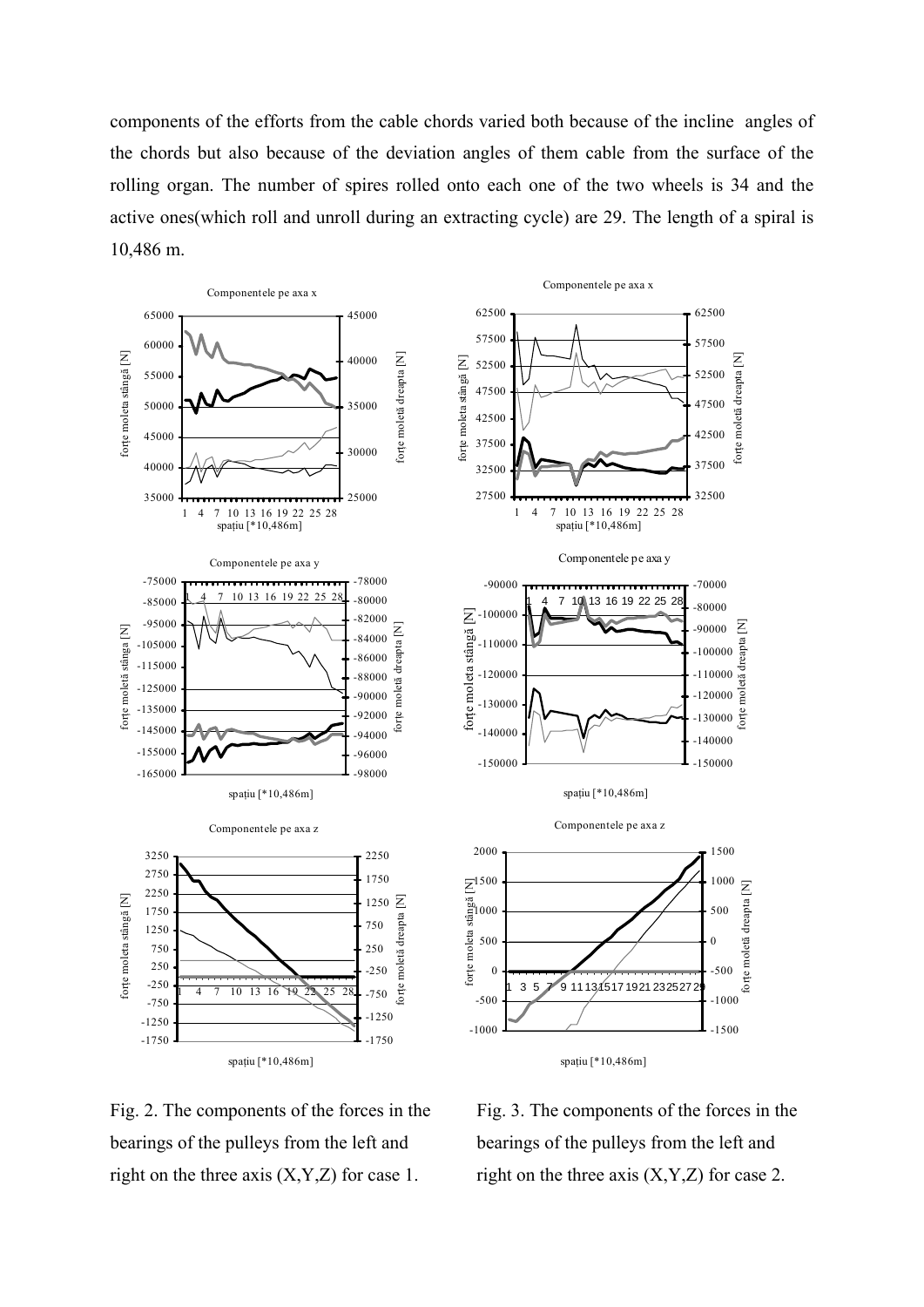### **4. STRAINS AND DISPLACEMENTS**

 Due to the complexity of the resistance structure of the metallic tower the most adequate method for study the state of stress and displacements is that of the finite element.

 In order to analyze the state of stress and displacement with the finite element method the structure of the tower has been discretised into bar type elements (BEAM 3D) and type shell (SHELL 3), adequate to each component from the structure of the tower. There have been defined the geometrical and geomecanical structures of all the elements which compose every element which enter in the discretisation of the tower structure and then they have been introduced to the calculation software.In the cases taken into consideration it has been considered the mass of the structure of the entire tower calculated using the software

 For case 1 and respectively case 2 taken into study, in the determination of stress and displacements there have been considered the subcases from the beginning and ending (the acceleration and deceleration period) of an extracting cycle.

 In fig 4 a) and b) there are presented the displacements and stress for subcase 1a, and in fig 5 a) and b) for subcase 1b.In fig 6 a) and b) there are presented the displacements and stress for subcase 2a, and in fig. 7 a) and b) for subcase 2b.



Fig. 4. Normal functioning, left climbing, right descending (case 1a, x346) a) displacements; b) mechanical stress.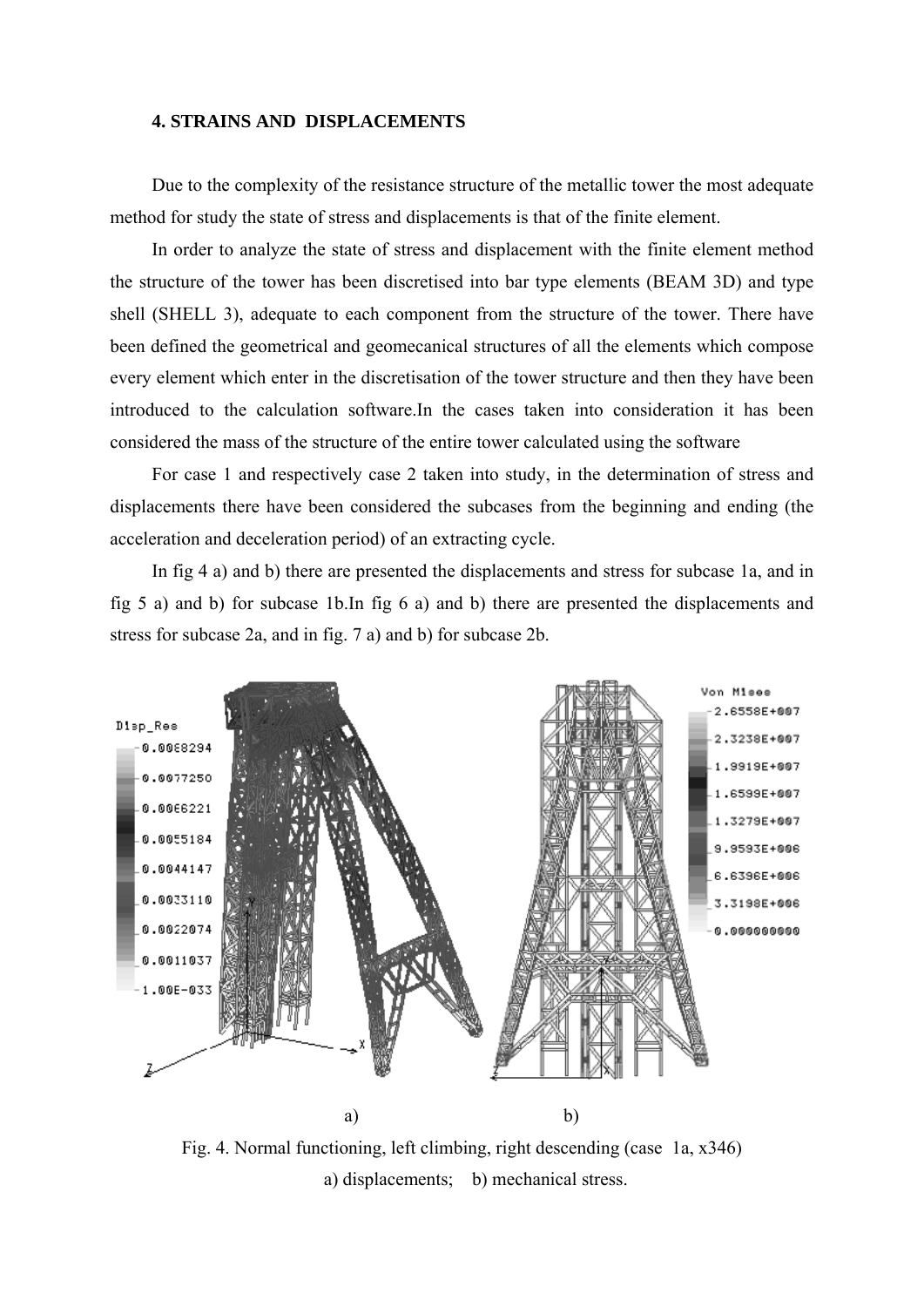

Fig. 5. Normal functioning, left climbing, right descending (case 1b, x 68)

a) displacements; b) mechanical stress.



Fig. 6. Normal functioning, left descending, right climbing (case 2a, x 339) a) displacements; b) mechanical stress.